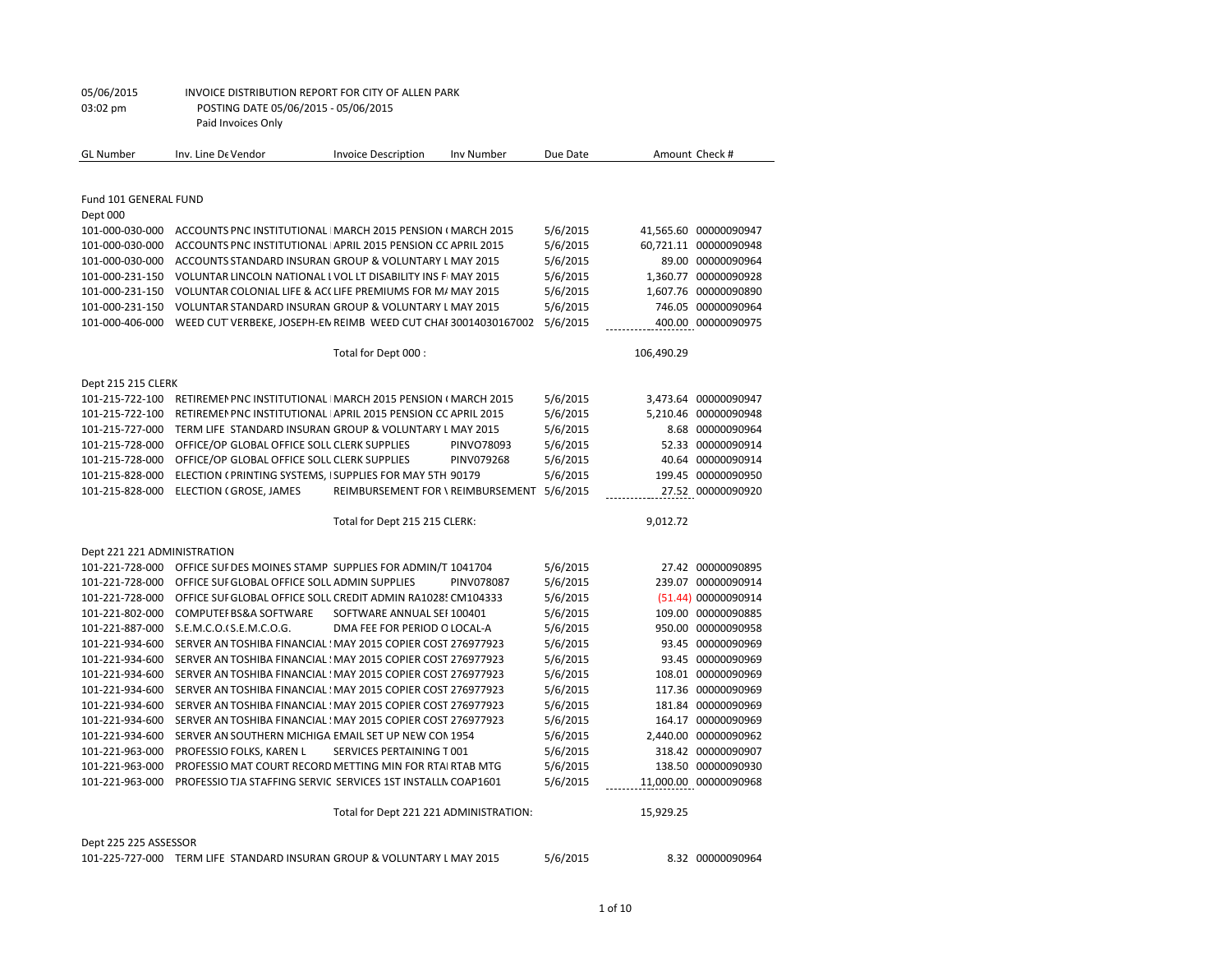#### Total for Dept 263 263 CITY HALL: 70,244.81

|                        |                                                                | Total for Dept 230 230 FINANCE:      |            |          | 73.87     |                      |
|------------------------|----------------------------------------------------------------|--------------------------------------|------------|----------|-----------|----------------------|
| Dept 253 253 TREASURER |                                                                |                                      |            |          |           |                      |
| 101-253-727-000        | TERM LIFE STANDARD INSURAN GROUP & VOLUNTARY L MAY 2015        |                                      |            | 5/6/2015 | 5.68      | 00000090964          |
| 101-253-728-000        | OFFICE SUI GLOBAL OFFICE SOLL SUPPLIES FOR TREASURIPINV078091  |                                      |            | 5/6/2015 |           | 135.98 00000090914   |
| 101-253-728-000        | OFFICE SUF GLOBAL OFFICE SOLL SUPPLIES FOR TREASURI PINV078909 |                                      |            | 5/6/2015 | 22.53     | 00000090914          |
| 101-253-728-000        | OFFICE SUF GLOBAL OFFICE SOLL SUPPLIES FOR TREASURI PINV079271 |                                      |            | 5/6/2015 | 7.78      | 00000090914          |
| 101-253-730-000        | <b>GENERAL P FOLKS, KAREN L</b>                                | SERVICES PERTAINING T001             |            | 5/6/2015 |           | (5.49) 00000090907   |
| 101-253-802-100        | BS&A - COI BS&A SOFTWARE                                       | SOFTWARE ANNUAL SEF 100401           |            | 5/6/2015 | 459.00    | 00000090885          |
| 101-253-985-000        | <b>CAPITAL LE PITNEY-BOWES</b>                                 | SERVICES 3/30-4/3015 1345165-AP15    |            | 5/6/2015 |           | 490.79 00000090946   |
|                        |                                                                | Total for Dept 253 253 TREASURER:    |            |          | 1,116.27  |                      |
| Dept 263 263 CITY HALL |                                                                |                                      |            |          |           |                      |
| 101-263-853-000        | <b>TELEPHONICOMCAST</b>                                        | SERVICES AP FIRE HOUS 06102245855010 |            | 5/6/2015 |           | 262.35 00000090892   |
| 101-263-853-000        | <b>TELEPHONICOMCAST</b>                                        | PHONE SERVICE CITY HA 06102652730102 |            | 5/6/2015 | 212.45    | 00000090892          |
| 101-263-853-000        | <b>TELEPHONICOMCAST</b>                                        | PHONE SERV CITY HALL 06102243464029  |            | 5/6/2015 |           | 451.85 00000090892   |
| 101-263-920-000        | UTILITIES-1DTE ENERGY                                          | SERVICE 3/11-4/12/15 000094938       |            | 5/6/2015 |           | 8,481.75 00000090902 |
| 101-263-934-000        | EQUIPMEN SOUTHERN MICHIGA SERVICES ON COMPUTE 1952             |                                      |            | 5/6/2015 | 160.00    | 00000090962          |
| 101-263-934-000        | EQUIPMEN SOUTHERN MICHIGA SERVICES FOR WATER A 1944            |                                      |            | 5/6/2015 | 12.000.00 | 00000090962          |
| 101-263-934-000        | EQUIPMEN SOUTHERN MICHIGA REIMBURSEMENT FOR / 1943             |                                      |            | 5/6/2015 | 44.59     | 00000090962          |
| 101-263-985-000        | CAPITAL OLSHREDCORP.                                           | DOCUMENT SHREDDIN(0308113            |            | 5/6/2015 | 45.00     | 00000090961          |
| 101-263-985-000        | CAPITAL OLACE SPRINKLER COM PLUG OFF TWO FIRE SPI 24687        |                                      |            | 5/6/2015 | 650.00    | 00000090870          |
| 101-263-985-000        | <b>CAPITAL OLGRAINGER</b>                                      | <b>SUPPLIES</b>                      | 9714935641 | 5/6/2015 |           | 1.077.04 00000090919 |
| 101-263-985-000        | CAPITAL OLA & B LOCKSMITH                                      | <b>KEYS</b>                          | 77325      | 5/6/2015 | 18.75     | 00000090869          |
| 101-263-985-000        | CAPITAL OI ALLEN PARK EQUITIE: RENTAL SERVICES 4/1/1CE022785 1 |                                      |            | 5/6/2015 | 38.841.03 | 00000090873          |
| 101-263-985-000        | <b>CAPITAL OLTWIN SERVICE</b>                                  | 1ST PMT OF CITY HALL F1.5            |            | 5/6/2015 |           | 8,000.00 00000090971 |
|                        |                                                                |                                      |            |          |           |                      |

| 101-225-963-000      | PROFESSIO FUOCO ANTHONY                                       | ASSESSOR SERV FOR MT W-04-28-15  | 5/6/2015 | 520.00   | 00000090908 |
|----------------------|---------------------------------------------------------------|----------------------------------|----------|----------|-------------|
| 101-225-963-000      | PROFESSIO MEGHAN PORTER LLI AMAR AUDIT FOR STATI AMAR AUDIT   |                                  | 5/6/2015 | 182.50   | 00000090932 |
|                      |                                                               |                                  |          |          |             |
|                      |                                                               | Total for Dept 225 225 ASSESSOR: |          | 3.520.38 |             |
|                      |                                                               |                                  |          |          |             |
| Dept 230 230 FINANCE |                                                               |                                  |          |          |             |
| 101-230-728-000      | OFFICE SUF GLOBAL OFFICE SOLL SUPPLIES FOR PAYROLL PINV078122 |                                  | 5/6/2015 | 31.09    | 00000090914 |
| 101-230-728-000      | OFFICE SUF GLOBAL OFFICE SOLL SUPPLIES FOR PAYROLL PINV078283 |                                  | 5/6/2015 | 8.60     | 00000090914 |
| 101-230-728-000      | OFFICE SUF GLOBAL OFFICE SOLL SUPPLIES FOR PAYROLL PINVO78915 |                                  | 5/6/2015 | 32.29    | 00000090914 |
| 101-230-728-000      | OFFICE SUF GLOBAL OFFICE SOLL SUPPLIES FOR PAYROLL PINV079269 |                                  | 5/6/2015 | 1.89     | 00000090914 |
|                      |                                                               |                                  |          |          |             |

GL Number Inv. Line De Vendor Invoice Description Inv Number Due Date Amount Check # 101-225-728-000 OFFICE SUF DES MOINES STAMP SUPPLIES FOR ADMIN/T 1041704 5/6/2015 79.23 00000090895 101-225-728-000 OFFICE SUF GLOBAL OFFICE SOLL SUPPLIES ASSESOR PINV078101 5/6/2015 50.08 00000090914 101-225-728-000 OFFICE SUPPLIES GLOBAL OFFICE SOLUTIONS SUPPLIES FOR ASSESOR PINV078911 5/6/2015 12.25 00000090914 101-225-802-100 BS&A - COI BS&A SOFTWARE SOFTWARE ANNUAL SEF 100401 5/6/2015 2,668.00 00000090885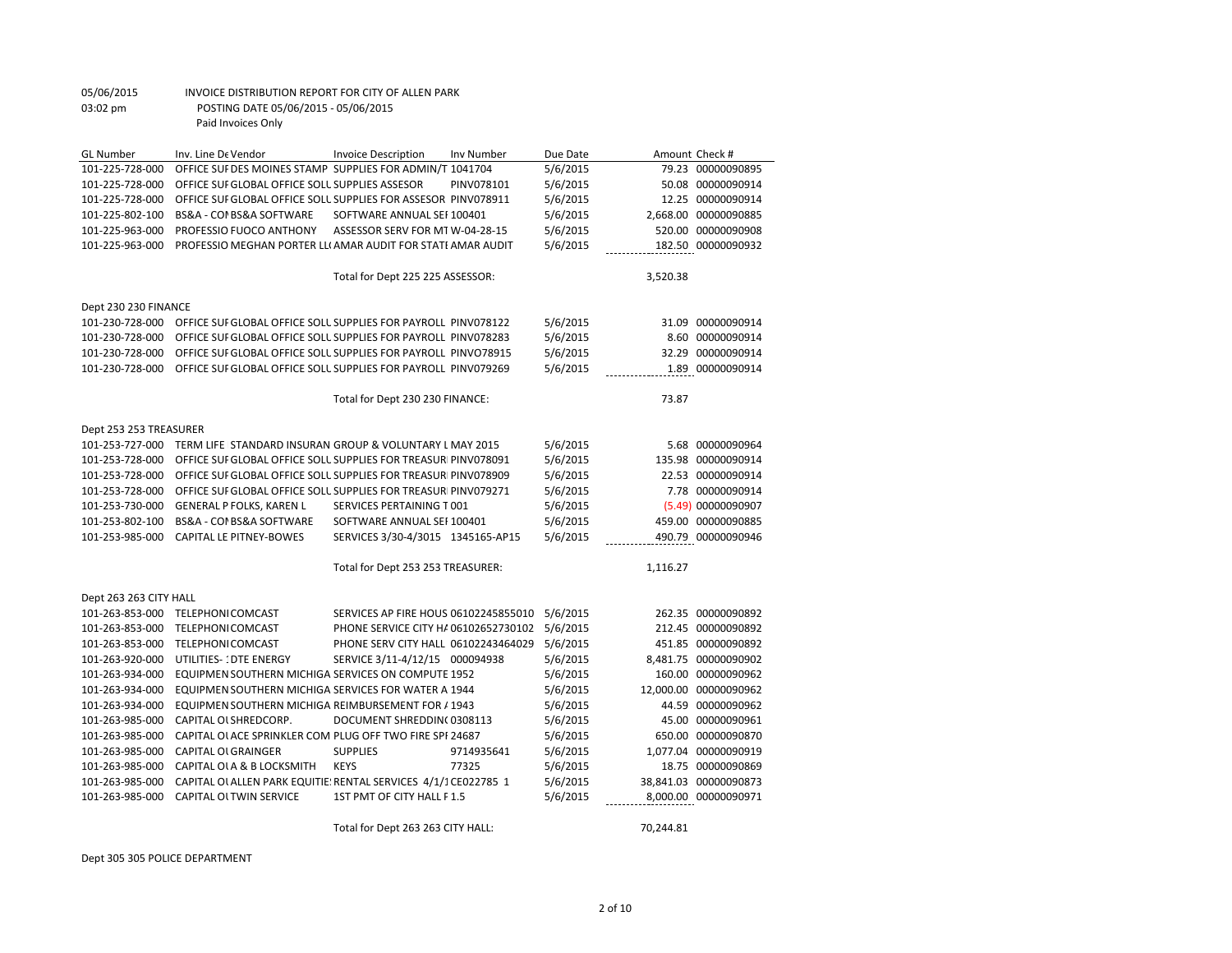| <b>GL Number</b>             | Inv. Line De Vendor                                              | <b>Invoice Description</b>                | Inv Number | Due Date |            | Amount Check #        |
|------------------------------|------------------------------------------------------------------|-------------------------------------------|------------|----------|------------|-----------------------|
| 101-305-722-100              | RETIREMEN PNC INSTITUTIONAL   MARCH 2015 PENSION (MARCH 2015     |                                           |            | 5/6/2015 |            | 50,859.54 00000090947 |
| 101-305-722-100              | RETIREMEN PNC INSTITUTIONAL APRIL 2015 PENSION CC APRIL 2015     |                                           |            | 5/6/2015 |            | 76,168.09 00000090948 |
| 101-305-727-000              | TERM LIFE STANDARD INSURAN GROUP & VOLUNTARY L MAY 2015          |                                           |            | 5/6/2015 |            | 240.00 00000090964    |
| 101-305-728-000              | OFFICE SUF GLOBAL OFFICE SOLL SUPPLIES FOR POLICE                |                                           | PINV078116 | 5/6/2015 |            | 52.09 00000090914     |
| 101-305-728-000              | OFFICE SUF GLOBAL OFFICE SOLL SUPPLIES FOR POLICE                |                                           | PINV078919 | 5/6/2015 |            | 62.18 00000090914     |
| 101-305-728-000              | OFFICE SUF GLOBAL OFFICE SOLL SUPPLIES FOR POLICE                |                                           | PINV079277 | 5/6/2015 |            | 5.13 00000090914      |
| 101-305-729-000              | K-9 SUPPLII PET SUPPLIES PLUS ANIMAL SUPPLIES                    |                                           | 11245      | 5/6/2015 |            | 70.90 00000090943     |
| 101-305-761-000              | PRISONER I WAYNE COUNTY - AC PRISONER HOUSING MC 279141          |                                           |            | 5/6/2015 |            | 2,170.00 00000090981  |
| 101-305-805-000              | VEHICLE TC CITY TOWING                                           | 63 VEH TOWED BY POLI 4/1-4/15/15          |            | 5/6/2015 |            | 6,605.00 00000090889  |
| 101-305-853-000              | <b>TELEPHONICOMCAST</b>                                          | INTERNET ACCESS FOR F06102189220014       |            | 5/6/2015 |            | 147.79 00000090891    |
| 101-305-853-000              | TELEPHONIVERIZON WIRELESS INTERNET ACCESS FOR F9743806353        |                                           |            | 5/6/2015 |            | 684.20 00000090976    |
| 101-305-931-000              | BUILDING I AMERICAN MESSAGII CHAPLAIN PAGER SERV · Z1319539PD    |                                           |            | 5/6/2015 |            | 14.63 00000090876     |
| 101-305-931-000              | <b>BUILDING I CINTAS CORP.</b>                                   | UNIFORMS POLICE DEP172116861 MAR          |            | 5/6/2015 |            | 33.65 00000090888     |
| 101-305-931-000              | <b>BUILDING I CINTAS CORP.</b>                                   | UNIFORMS POLICE DEP172116861 MAR          |            | 5/6/2015 |            | 33.65 00000090888     |
| 101-305-935-000              | <b>COMPUTEFIDNETWORKS</b>                                        | ANNUAL SERV MNT FEE 269157                |            | 5/6/2015 |            | 4,495.00 00000090925  |
| 101-305-958-000              | MEMBERSI LOGIN/IACP NET                                          | ANNUAL BILLING SERV 6 25268               |            | 5/6/2015 |            | 875.00 00000090929    |
| 101-305-962-000              | MISCELLANT-MOBILE USA INC                                        | TEXT MESSAGE RETRIEV 9233988775           |            | 5/6/2015 |            | 50.00 00000090967     |
| 101-305-962-000              | MISCELLAN MICHIGAN DEPT OF ! RENEWAL OF 9 PLATES LISCENSE PLATES |                                           |            | 5/6/2015 |            | 13.00 00000090935     |
| 101-305-962-000              | MISCELLAN MICHIGAN DEPT OF ! RENEWAL OF 9 PLATES LISCENSE PLATES |                                           |            | 5/6/2015 |            | 104.00 00000090935    |
|                              |                                                                  | Total for Dept 305 305 POLICE DEPARTMENT: |            |          | 142,683.85 |                       |
| Dept 340 340 FIRE DEPARTMENT |                                                                  |                                           |            |          |            |                       |
| 101-340-722-100              | RETIREMEN PNC INSTITUTIONAL IMARCH 2015 PENSION (MARCH 2015      |                                           |            | 5/6/2015 |            | 35,962.52 00000090947 |
| 101-340-722-100              | RETIREMEN PNC INSTITUTIONAL APRIL 2015 PENSION CC APRIL 2015     |                                           |            | 5/6/2015 |            | 54,803.89 00000090948 |
| 101-340-727-000              | TERM LIFE STANDARD INSURAN GROUP & VOLUNTARY L MAY 2015          |                                           |            | 5/6/2015 |            | 72.00 00000090964     |
| 101-340-728-000              | OFFICE SUF GLOBAL OFFICE SOLL SUPPLIES FOR FIRE DEPTPINV078927   |                                           |            | 5/6/2015 |            | 35.84 00000090914     |
| 101-340-728-000              | OFFICE SUF GLOBAL OFFICE SOLL SUPPLIES FOR FIRE DEPTPINV079270   |                                           |            | 5/6/2015 |            | 35.84 00000090914     |
| 101-340-757-000              | OPERATING ACUITY SPECIALTY PF CLEANING SUPPLIES                  |                                           | 9001590917 | 5/6/2015 |            | 554.54 00000090871    |
| 101-340-757-000              | OPERATING SAM'S CLUB DIRECT SUPPLIES DATES OF 3/1!0402819749089  |                                           |            | 5/6/2015 |            | 173.94 00000090959    |
| 101-340-757-000              | OPERATIN( USA BLUEBOOK                                           | <b>HYDRANT MARKER</b>                     | 619858     | 5/6/2015 |            | 78.25 00000090974     |
| 101-340-757-000              | OPERATING BAKER'S GAS & WELL OXYGEN CYLINGER REN 09125752        |                                           |            | 5/6/2015 |            | 59.04 00000090879     |
| 101-340-853-000              | TELEPHONI DOWNRIVER COMMI STARTUP FEES FOR 3 RA 5379             |                                           |            | 5/6/2015 |            | 75.00 00000090900     |
| 101-340-934-000              | EQUIPMEN DOUGLASS SAFETY S' EQUIPMENT MNT                        |                                           | 36179      | 5/6/2015 |            | 189.61 00000090899    |
| 101-340-934-000              | EQUIPMEN KENCO FIRE EQUIPM EQUIPMENT MNT                         |                                           | 150428-2   | 5/6/2015 |            | 211.50 00000090927    |
| 101-340-934-500              | COMPUTEI SOUTHERN MICHIGA WIRELESS UPGRADE & I 1946              |                                           |            | 5/6/2015 |            | 2,440.00 00000090962  |
| 101-340-939-000              | VEHICLE M GLENDALE AUTO VAL PARTS                                |                                           | 359-82422  | 5/6/2015 |            | 28.78 00000090910     |
| 101-340-939-000              | VEHICLE M GLENDALE AUTO VAL PARTS                                |                                           | 359-82421  | 5/6/2015 |            | 14.39 00000090910     |
| 101-340-939-000              | <b>VEHICLE M. HALT FIRE</b>                                      | <b>VEHICLE MNT</b>                        | S0067088   | 5/6/2015 |            | 230.61 00000090922    |
| 101-340-985-000              | CAPITAL OI PHYSIO CONTROL, IN CAPITAL OUTLAY GRAN1115104943      |                                           |            | 5/6/2015 |            | 22,810.98 00000090945 |
| 101-340-985-000              | CAPITAL OI PHYSIO CONTROL, IN CAP OUTLAY GRANT PUI 415048820     |                                           |            | 5/6/2015 |            | 198.96 00000090945    |
| 101-340-985-000              | CAPITAL OI PHYSIO CONTROL, IN CAPITAL OUTLAY GRAN1115107100      |                                           |            | 5/6/2015 |            | 839.20 00000090945    |
| 101-340-985-000              | CAPITAL OI PHYSIO CONTROL, IN MNT AGREEMENT FOR (416000853       |                                           |            | 5/6/2015 |            | 5,712.00 00000090945  |

Total for Dept 340 340 FIRE DEPARTMENT: 124,526.89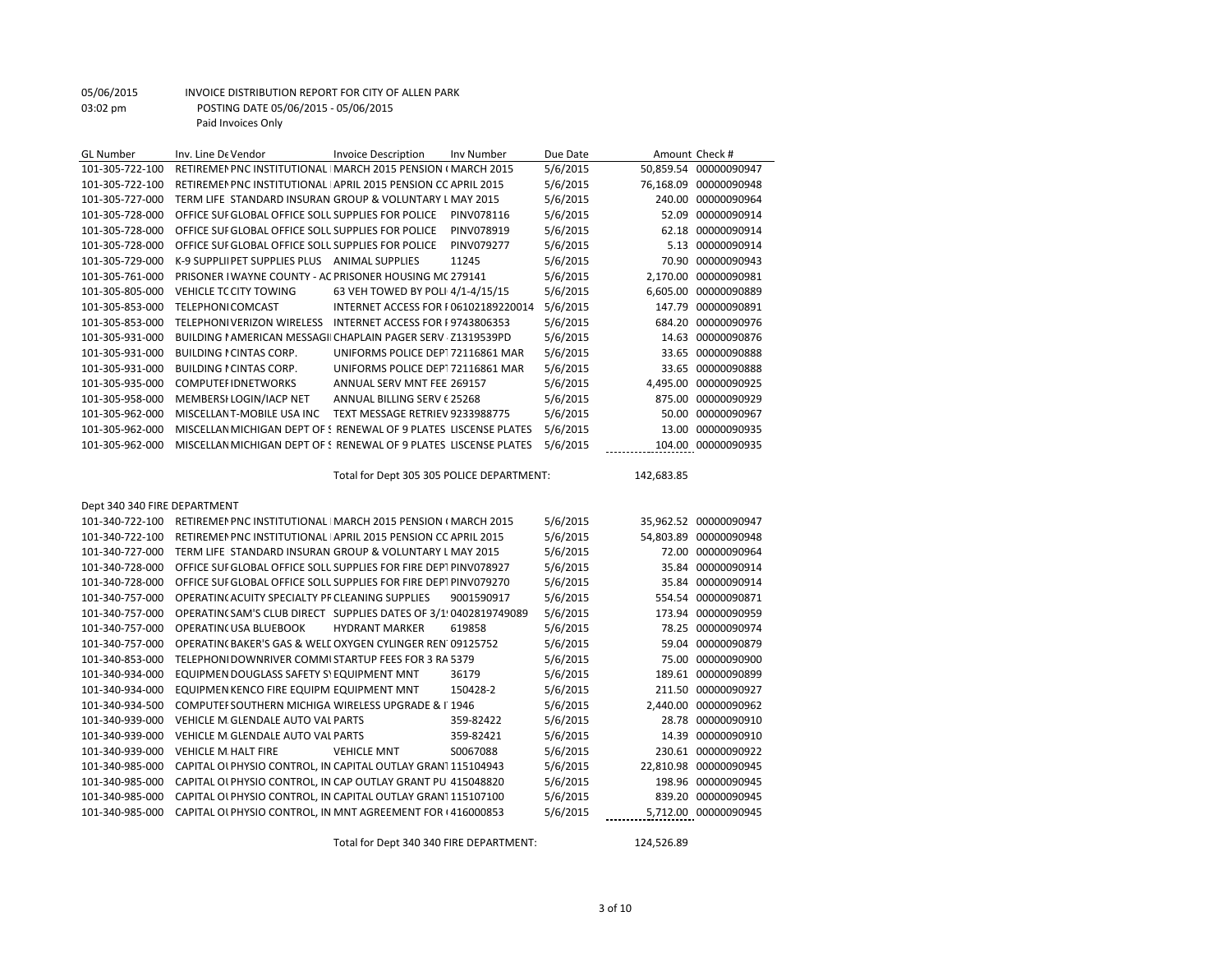| <b>GL Number</b>         | Inv. Line De Vendor                                                | <b>Invoice Description</b>                          | Inv Number | Due Date | Amount Check # |                       |
|--------------------------|--------------------------------------------------------------------|-----------------------------------------------------|------------|----------|----------------|-----------------------|
|                          | Dept 445 445 DEPARTMENT OF PUBLIC SERVICE                          |                                                     |            |          |                |                       |
| 101-445-722-100          | RETIREMEN PNC INSTITUTIONAL   MARCH 2015 PENSION (MARCH 2015       |                                                     |            | 5/6/2015 |                | 19,099.90 00000090947 |
| 101-445-722-100          | RETIREMEN PNC INSTITUTIONAL APRIL 2015 PENSION CC APRIL 2015       |                                                     |            | 5/6/2015 |                | 27,731.21 00000090948 |
| 101-445-727-000          | TERM LIFE STANDARD INSURAN GROUP & VOLUNTARY L MAY 2015            |                                                     |            | 5/6/2015 |                | 36.00 00000090964     |
| 101-445-728-000          | OFFICE SUF GLOBAL OFFICE SOLL SUPPLIES FOR DPS/GAR, PINV078099     |                                                     |            | 5/6/2015 | 47.59          | 00000090914           |
| 101-445-728-000          | OFFICE SUF GLOBAL OFFICE SOLL CREDIT ON RA 102854 CM104339         |                                                     |            | 5/6/2015 |                | (18.56) 00000090914   |
| 101-445-757-000          | OPERATING D & L GARDEN CENTI SUPPLIES                              |                                                     | 81019      | 5/6/2015 |                | 89.97 00000090894     |
| 101-445-757-000          | OPERATINCSAM'S CLUB DIRECT SUPPLIES DATES OF 3/1!0402819749089     |                                                     |            | 5/6/2015 |                | 21.72 00000090959     |
| 101-445-768-000          | UNIFORMS CINTAS CORP.                                              | UNIIFORMS FOR PUBLIC 72116811 MAR                   |            | 5/6/2015 |                | 88.15 00000090888     |
| 101-445-768-000          | UNIFORMS CINTAS CORP.                                              | UNIIFORMS FOR PUBLIC 72116811 MAR                   |            | 5/6/2015 |                | 88.15 00000090888     |
| 101-445-768-000          | UNIFORMS CINTAS CORP.                                              | UNIIFORMS FOR PUBLIC 72116811 MAR                   |            | 5/6/2015 |                | 110.15 00000090888    |
| 101-445-768-000          | UNIFORMS CINTAS CORP.                                              | UNIIFORMS FOR PUBLIC 72116811 MAR                   |            | 5/6/2015 |                | 88.15 00000090888     |
| 101-445-768-000          | UNIFORMS CINTAS CORP.                                              | UNIFORMS FOR GARAGI 72116831 MAR                    |            | 5/6/2015 |                | 48.51 00000090888     |
| 101-445-768-000          | UNIFORMS CINTAS CORP.                                              | UNIFORMS FOR GARAGI 72116831 MAR                    |            | 5/6/2015 |                | 60.51 00000090888     |
| 101-445-768-000          | UNIFORMS CINTAS CORP.                                              | UNIFORMS FOR GARAGI 72116831 MAR                    |            | 5/6/2015 |                | 48.51 00000090888     |
| 101-445-768-000          | UNIFORMS CINTAS CORP.                                              | UNIFORMS FOR GARAGI 72116831 MAR                    |            | 5/6/2015 |                | 60.51 00000090888     |
| 101-445-931-000          | <b>BUILDING I A &amp; B LOCKSMITH</b>                              | <b>SUPPLIES- 6 KEYS</b>                             | 77310      | 5/6/2015 |                | 12.00 00000090869     |
| 101-445-931-000          | BUILDING I ADVANCE AP STAFFII TEMP SERV 4/6-4/12/1525625           |                                                     |            | 5/6/2015 |                | 384.70 00000090872    |
| 101-445-931-000          | BUILDING I ADVANCE AP STAFFII TEMP SERV 4/13-4/19/125653           |                                                     |            | 5/6/2015 |                | 543.94 00000090872    |
| 101-445-939-000          | VEHICLE M. BAKER'S GAS & WELL SUPPLIES                             |                                                     | 01337174   | 5/6/2015 |                | 57.75 00000090879     |
| 101-445-939-000          | VEHICLE M FLEETPRIDE, INC.                                         | <b>PARTS</b>                                        | 68147541   | 5/6/2015 | 12.00          | 00000090906           |
| 101-445-939-000          | VEHICLE M GLENDALE AUTO VAL PARTS OIL FILTER MIRR(359-82010        |                                                     |            | 5/6/2015 |                | 36.04 00000090910     |
| 101-445-939-000          | VEHICLE M. WAYNE LAWN & GAF SUPPLIES                               |                                                     | 322662     | 5/6/2015 | 59.90          | 00000090984           |
| 101-445-939-000          | VEHICLE M. WAYNE LAWN & GAF SUPPLIES                               |                                                     | 323026     | 5/6/2015 | 165.24         | 00000090984           |
| 101-445-939-000          | VEHICLE M. ROWLEY BROTHERS I SERVICE CHARGE ON BA 22815-99         |                                                     |            | 5/6/2015 | 68.09          | 00000090956           |
| 101-445-939-000          | VEHICLE M. ROWLEY BROTHERS I SERVICE CHARGE ON BA 33115.99         |                                                     |            | 5/6/2015 |                | 9.50 00000090956      |
| 101-445-939-000          | VEHICLE M BELL EQUIPMENT CO PARTS                                  |                                                     | 0109611    | 5/6/2015 | 169.71         | 00000090881           |
| 101-445-939-000          | VEHICLE M. GLENDALE AUTO VAL CREDIT RET FROM INV 8 CM359-82709     |                                                     |            | 5/6/2015 |                | (8.89) 00000090910    |
| 101-445-939-000          | VEHICLE M. WOLVERINE TRUCK S PARTS                                 |                                                     | 987918     | 5/6/2015 | 335.29         | 00000090986           |
| 101-445-939-000          | VEHICLE M. BELLE TIRE DISTRIBU' SERVICES INSTALL TIRES 26041323    |                                                     |            | 5/6/2015 |                | 614.50 00000090882    |
| 101-445-939-000          | VEHICLE M GLENDALE AUTO VAL PARTS                                  |                                                     | 359-82196  | 5/6/2015 | 8.89           | 00000090910           |
| 101-445-939-000          | VEHICLE M GLENDALE AUTO VAL PARTS                                  |                                                     | 359-82708  | 5/6/2015 | 25.17          | 00000090910           |
| 101-445-939-000          | VEHICLE M. GLENDALE AUTO VAL PARTS                                 |                                                     | 359-82596  | 5/6/2015 | 21.49          | 00000090910           |
| 101-445-939-000          | VEHICLE M. CUMMINS BRIDGEW. CHIPPER REPAIR                         |                                                     | 002-49145  | 5/6/2015 |                | 1,732.34 00000090893  |
| 101-445-939-000          | VEHICLE M. CUMMINS BRIDGEW, CHIPPER REPAIR                         |                                                     | 002-49259  | 5/6/2015 | 53.41          | 00000090893           |
| 101-445-939-000          | VEHICLE M. VERMEER OF MICHIC PARTS FOR CHIPPER                     |                                                     | P38875     | 5/6/2015 |                | 2,347.28 00000090977  |
| 101-445-958-000          | MEMBERSI MENSINGER, JOHN REIMBURSEMENT MECI REIMBURSEMENT 5/6/2015 |                                                     |            |          |                | 40.00 00000090933     |
|                          |                                                                    |                                                     |            |          |                |                       |
|                          |                                                                    | Total for Dept 445 445 DEPARTMENT OF PUBLIC SERVICE |            |          | 54.288.82      |                       |
| Dept 707 707 PARKS & REC |                                                                    |                                                     |            |          |                |                       |
| 101-707-727-000          | TERM LIFE STANDARD INSURAN GROUP & VOLUNTARY L MAY 2015            |                                                     |            | 5/6/2015 |                | 11.76 00000090964     |
| 101-707-728-000          | OFFICE SUF GLOBAL OFFICE SOLL SUPPLIES FOR PARKS & IPINV078084     |                                                     |            | 5/6/2015 |                | 11.76 00000090914     |
| 101-707-728-000          | OFFICE SUF GLOBAL OFFICE SOLL SUPPLIES FOR PARKS&R PINV078912      |                                                     |            | 5/6/2015 |                | 8.06 00000090914      |
| 101-707-783-000          | PARK SUPP HAWKINS.PAT                                              | REIMBURSEMENT ON SLREIMBURSEMENT 5/6/2015           |            |          |                | 5.28 00000090924      |

101-707-920-000 UTILITIES SAM'S CLUB DIRECT SUPPLIES DATES OF 3/1!0402819749089 5/6/2015 \_\_\_\_\_\_\_\_

REIMBURSEMENT ON SI REIMBURSEMENT 5/6/2015 5.28 00000090924<br>SUPPLIES DATES OF 3/1!0402819749089 5/6/2015 5.28 00000090959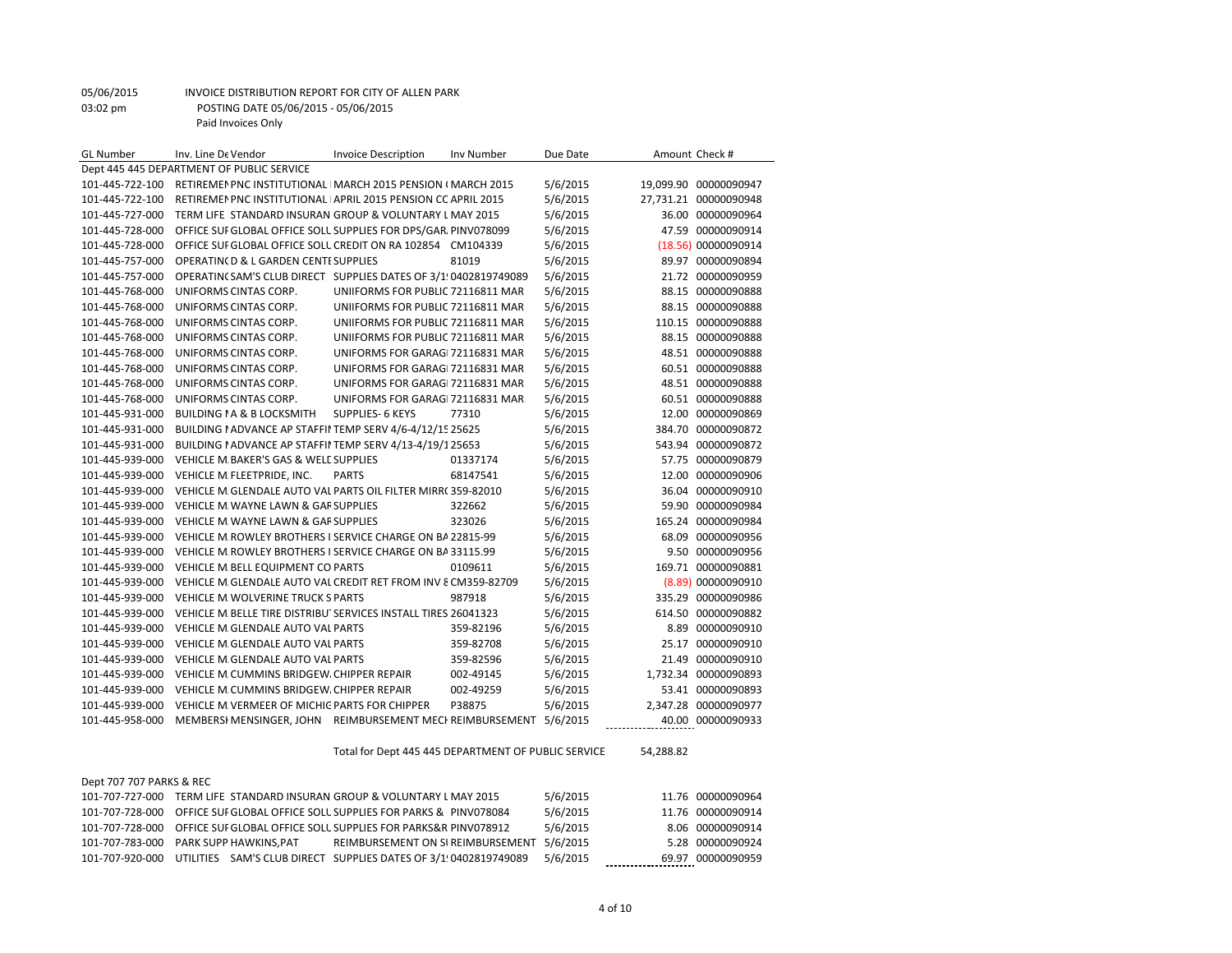| GL Number                       | Inv. Line De Vendor                                                            | <b>Invoice Description</b>                 | Inv Number  | Due Date |            | Amount Check #        |
|---------------------------------|--------------------------------------------------------------------------------|--------------------------------------------|-------------|----------|------------|-----------------------|
|                                 |                                                                                | Total for Dept 707 707 PARKS & REC:        |             |          | 106.83     |                       |
| Dept 751 751 COMMUNITY CENTER   |                                                                                |                                            |             |          |            |                       |
|                                 | 101-751-757-000 OPERATIN(SAM'S CLUB DIRECT SUPPLIES DATES OF 3/1!0402819749089 |                                            |             | 5/6/2015 |            | 19.96 00000090959     |
|                                 | 101-751-757-000 OPERATIN(SAM'S CLUB DIRECT SUPPLIES DATES OF 3/1!0402819749089 |                                            |             | 5/6/2015 |            | 39.26 00000090959     |
| 101-751-757-000                 | OPERATING SAM'S CLUB DIRECT SUPPLIES DATES OF 3/1!0402819749089                |                                            |             | 5/6/2015 |            | 34.40 00000090959     |
| 101-751-757-000                 | OPERATING SAM'S CLUB DIRECT SUPPLIES DATES OF 3/1:0402819749089                |                                            |             | 5/6/2015 |            | 87.28 00000090959     |
| 101-751-757-000                 | <b>OPERATIN(PEPSI COLA</b>                                                     | <b>SUPPLIES</b>                            | 97419110    | 5/6/2015 |            | 587.03 00000090942    |
| 101-751-757-000                 | OPERATING GORDON FOOD SERV SUPPLIES                                            |                                            | 846114448   | 5/6/2015 |            | 98.69 00000090918     |
| 101-751-757-000                 | OPERATING GORDON FOOD SERV SUPPLIES                                            |                                            | 846114329   | 5/6/2015 |            | 54.93 00000090918     |
| 101-751-757-000                 | OPERATING GORDON FOOD SERV SUPPLIES                                            |                                            | 846114427   | 5/6/2015 |            | 46.44 00000090918     |
| 101-751-757-000                 | OPERATING GORDON FOOD SERV SUPPLIES+                                           |                                            | 846114400   | 5/6/2015 |            | 55.98 00000090918     |
| 101-751-757-000                 | OPERATIN( MCFARLAND, GAIL                                                      | REIMBURSEMENT ON CIREIMBURSEMENT 5/6/2015  |             |          |            | 117.77 00000090931    |
| 101-751-757-000                 | OPERATING SYSCO DETROIT LLC CONCESSION SUPPLIES 504290699                      |                                            |             | 5/6/2015 |            | 403.27 00000090966    |
| 101-751-757-000                 | OPERATINC PROPANE SERVICES PROPANE SERVICES                                    |                                            | T290713     | 5/6/2015 |            | 334.69 00000090951    |
| 101-751-757-000                 | OPERATING PROPANE SERVICES PROPANE SERVICES                                    |                                            | T284226RV   | 5/6/2015 |            | 318.02 00000090951    |
| 101-751-853-000                 | TELEPHONISOUTHERN MICHIGA COMPUTER REPAIRS IN 1955                             |                                            |             | 5/6/2015 |            | 80.00 00000090962     |
| 101-751-853-000                 | TELEPHONISOUTHERN MICHIGA COMPUTER REPAIRS IN 1955                             |                                            |             | 5/6/2015 |            | 80.00 00000090962     |
| 101-751-920-000                 | UTILITIES-: ALLEN PARK, CITY OF WATER BILL COMM CTR 401WH15800                 |                                            |             | 5/6/2015 |            | 1,304.52 00000090875  |
| 101-751-920-000                 | UTILITIES-1DTE ENERGY                                                          | SERVICE 3/11-4/12/15 000284315             |             | 5/6/2015 |            | 10,232.70 00000090902 |
| 101-751-931-000                 | <b>BUILDING I NETWORK SERVICES SUPPLIES</b>                                    |                                            | 1184244-01  | 5/6/2015 |            | 70.62 00000090939     |
| 101-751-931-000                 | BUILDING I NETWORK SERVICES SUPPLIES                                           |                                            | 1184244-00  | 5/6/2015 |            | 187.59 00000090939    |
| 101-751-931-000                 | BUILDING I NETWORK SERVICES SUPPLIES                                           |                                            | 6313741-002 | 5/6/2015 |            | 54.60 00000090939     |
| 101-751-934-000                 | EQUIPMEN GENERAL SCOREBOA REPAIRS MADE TO SCOF 4818                            |                                            |             | 5/6/2015 |            | 720.58 00000090909    |
|                                 |                                                                                |                                            |             |          |            |                       |
|                                 |                                                                                | Total for Dept 751 751 COMMUNITY CENTER:   |             |          | 14,928.33  |                       |
| Dept 864 864 RETIREE HEALTHCARE |                                                                                |                                            |             |          |            |                       |
|                                 | 101-864-727-000 TERM LIFE STANDARD INSURAN GROUP & VOLUNTARY L MAY 2015        |                                            |             | 5/6/2015 |            | 2,874.70 00000090964  |
|                                 |                                                                                | Total for Dept 864 864 RETIREE HEALTHCARE: |             |          | 2,874.70   |                       |
|                                 |                                                                                |                                            |             |          |            |                       |
|                                 |                                                                                | Total for Fund 101 GENERAL FUND:           |             |          | 545,797.01 |                       |
| Fund 202 MAJOR STREET FUND      |                                                                                |                                            |             |          |            |                       |
| Dept 479 PRESERVATION - STREETS |                                                                                |                                            |             |          |            |                       |
|                                 | 202-479-801-205 PROF'L SER WAYNE COUNTY - AC TRAF SIG MAINT 3/15               |                                            | 279376      | 5/6/2015 |            | 190.90 00000090980    |
| 202-479-801-205                 | PROF'L SER BUCCILLI GROUP, LLC 2015 MISC CONCRETE II 1061                      |                                            |             | 5/6/2015 |            | 2,160.00 00000090886  |
|                                 | 202-479-801-205 PROF'L SER BUCCILLI GROUP, LLC 2015 MISC CONCRETE II 1080      |                                            |             | 5/6/2015 |            | 2,268.00 00000090886  |
|                                 |                                                                                | Total for Dept 479 PRESERVATION - STREETS: |             |          | 4,618.90   |                       |
| Dept 505 CONSTRUCTION - STREETS |                                                                                |                                            |             |          |            |                       |
|                                 | 202-505-985-200 CAPITAL OI WADE-TRIM/ASSOCI. PROF SERV PARK ST 2/1 2003035     |                                            |             | 5/6/2015 |            | 448.84 00000090979    |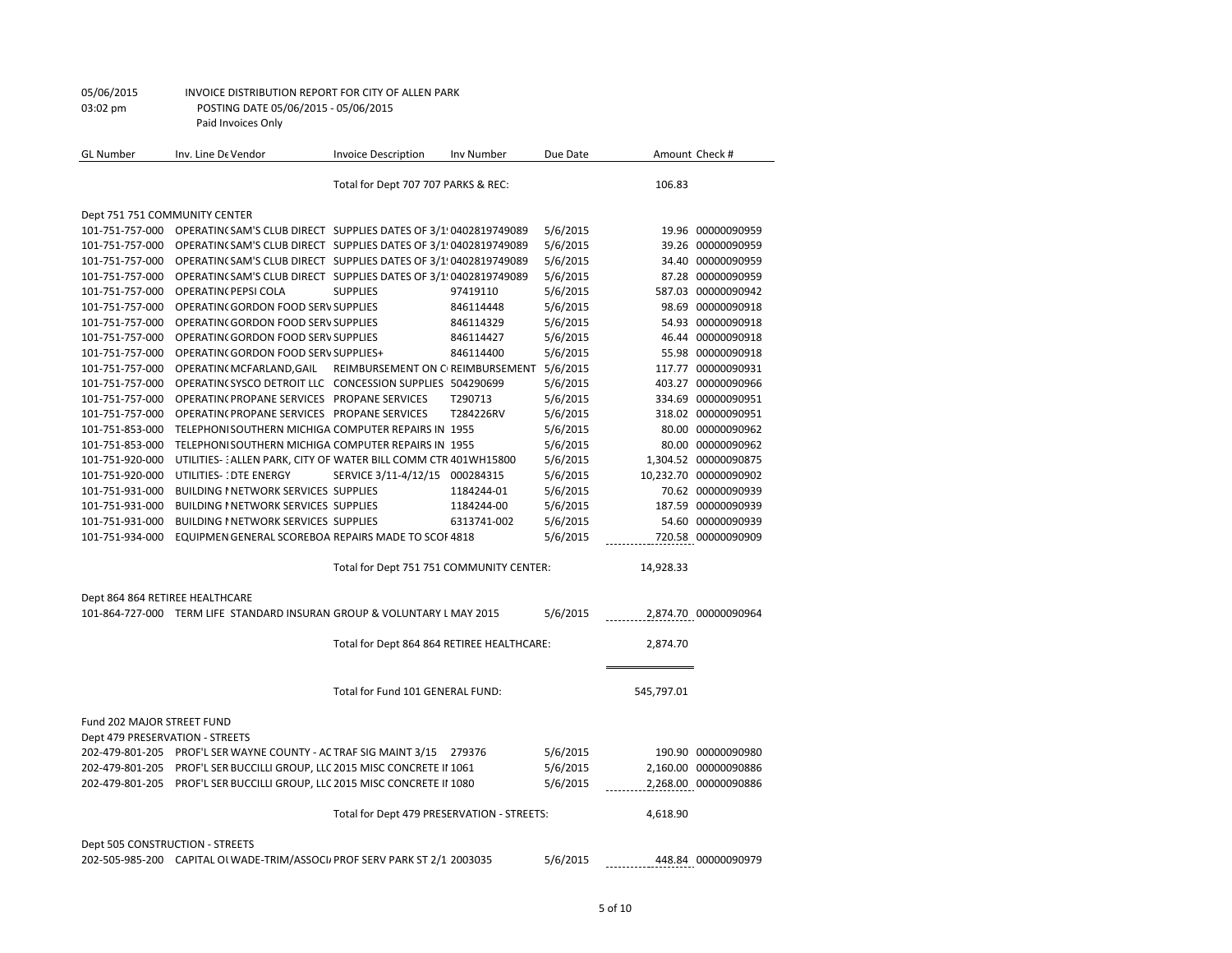| <b>GL Number</b>                              | Inv. Line De Vendor                                                             | <b>Invoice Description</b>                 | Inv Number | Due Date |            | Amount Check #         |
|-----------------------------------------------|---------------------------------------------------------------------------------|--------------------------------------------|------------|----------|------------|------------------------|
|                                               |                                                                                 | Total for Dept 505 CONSTRUCTION - STREETS: |            |          | 448.84     |                        |
|                                               |                                                                                 | Total for Fund 202 MAJOR STREET FUND:      |            |          | 5,067.74   |                        |
| Fund 203 LOCAL STREET FUND                    |                                                                                 |                                            |            |          |            |                        |
| Dept 475 475 TRAFFIC SERVICES                 |                                                                                 |                                            |            |          |            |                        |
|                                               | 203-475-757-000 OPERATIN(DOHENY, JACK SUPPI REPAIR STANLEY BR37 BW54815         |                                            |            | 5/6/2015 |            | 944.38 00000090898     |
|                                               |                                                                                 | Total for Dept 475 475 TRAFFIC SERVICES:   |            |          | 944.38     |                        |
| Dept 479 PRESERVATION - STREETS               |                                                                                 |                                            |            |          |            |                        |
|                                               | 203-479-801-205 PROF'L SER BUCCILLI GROUP, LLC 2015 MISC CONCRETE II 1090       |                                            |            | 5/6/2015 |            | 1,620.00 00000090886   |
|                                               |                                                                                 | Total for Dept 479 PRESERVATION - STREETS: |            |          | 1,620.00   |                        |
|                                               |                                                                                 | Total for Fund 203 LOCAL STREET FUND:      |            |          | 2,564.38   |                        |
|                                               |                                                                                 |                                            |            |          |            |                        |
| Fund 226 RUBBISH FUND<br>Dept 450 450 RUBBISH |                                                                                 |                                            |            |          |            |                        |
|                                               | 226-450-817-000 WASTE DIS REPUBLIC SERVICES RESIDENTIAL & BASIC SE0241002779058 |                                            |            | 5/6/2015 |            | 116,799.45 00000090953 |
| 226-450-817-000                               | WASTE DIS REPUBLIC SERVICES RESIDENTAL/BASIC SER\ 0241002763326                 |                                            |            | 5/6/2015 |            | 116,760.00 00000090953 |
|                                               | 226-450-819-000 WASTE DIS RIVERVIEW, CITY OF DEMOLITION BROKEN C 73899          |                                            |            | 5/6/2015 |            | 105.00 00000090954     |
|                                               | 226-450-819-000 WASTE DIS RIVERVIEW, CITY OF SERVICES MUNICIPAL C(73775         |                                            |            | 5/6/2015 |            | 16,837.71 00000090954  |
|                                               |                                                                                 | Total for Dept 450 450 RUBBISH:            |            |          | 250,502.16 |                        |
|                                               |                                                                                 | Total for Fund 226 RUBBISH FUND:           |            |          | 250,502.16 |                        |
|                                               |                                                                                 |                                            |            |          |            |                        |
| Fund 249 BUILDING FUND                        |                                                                                 |                                            |            |          |            |                        |
| Dept 000                                      |                                                                                 |                                            |            |          |            |                        |
|                                               | 249-000-607-000 FEES REVEI RUSSO, THOMAS                                        | REFUND ON REGISTEREI BLDG REFUND           |            | 5/6/2015 |            | 170.00 00000090957     |
|                                               |                                                                                 | Total for Dept 000 :                       |            |          | 170.00     |                        |
|                                               | Dept 371 371 BUILDING DEPARTMENT                                                |                                            |            |          |            |                        |
|                                               | 249-371-717-000 LIFE INSUR, STANDARD INSURAN GROUP & VOLUNTARY L MAY 2015       |                                            |            | 5/6/2015 |            | 18.00 00000090964      |
| 249-371-722-100                               | RETIREMEN PNC INSTITUTIONAL   MARCH 2015 PENSION (MARCH 2015                    |                                            |            | 5/6/2015 |            | 4,570.52 00000090947   |
| 249-371-722-100                               | RETIREMEN PNC INSTITUTIONAL APRIL 2015 PENSION COAPRIL 2015                     |                                            |            | 5/6/2015 |            | 6,855.78 00000090948   |
| 249-371-946-000                               | EQUIPMEN TOSHIBA FINANCIAL : MAY 2015 COPIER COST 276977923                     |                                            |            | 5/6/2015 |            | 161.97 00000090969     |
| 249-371-959-000                               | PLANNING GLOBAL OFFICE SOLL SUPPLIES FOR BLDG                                   |                                            | PINV078085 | 5/6/2015 |            | 1.64 00000090914       |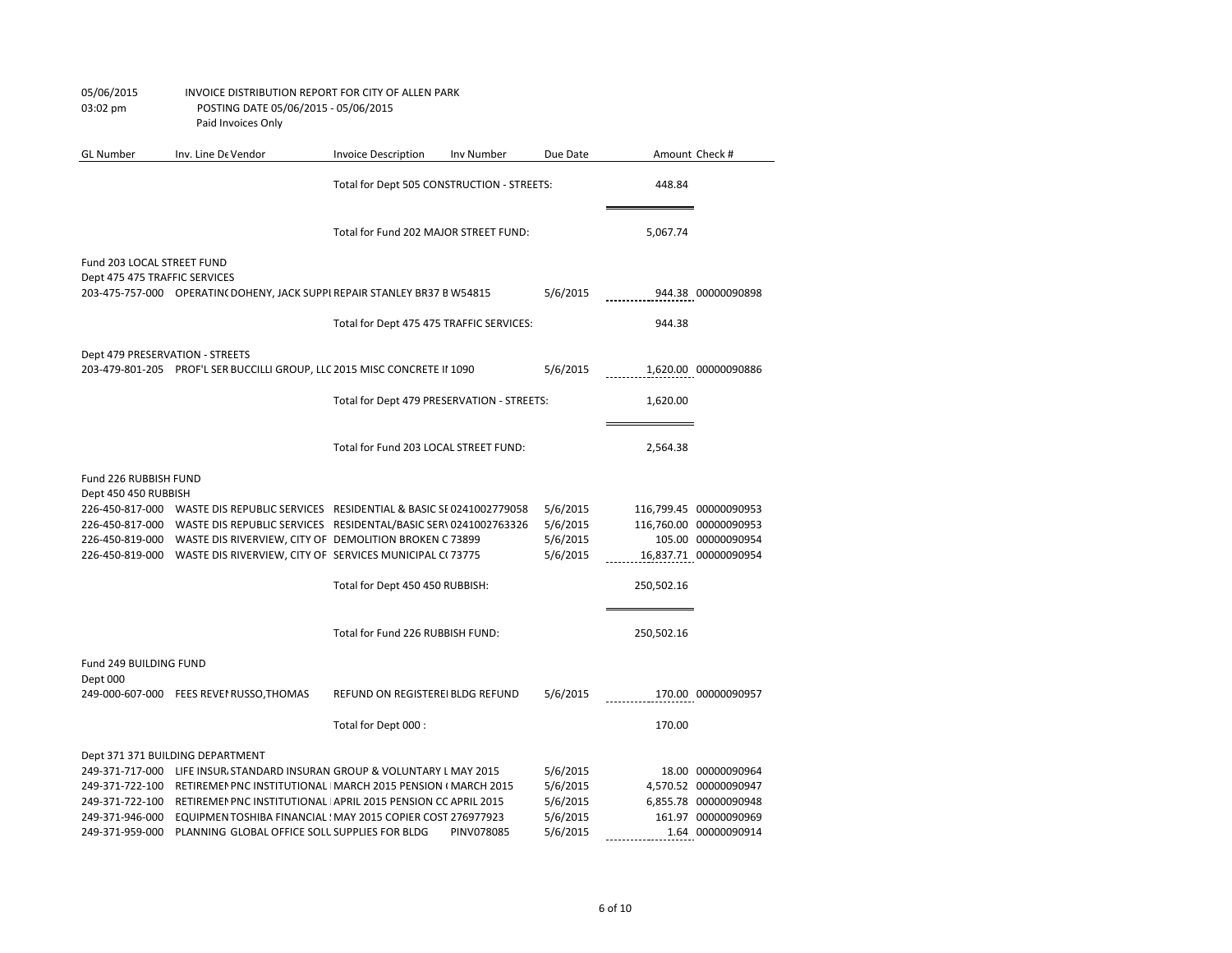| <b>GL Number</b>       | Inv. Line De Vendor                                             | <b>Invoice Description</b>                    | Inv Number               | Due Date |           | Amount Check #       |
|------------------------|-----------------------------------------------------------------|-----------------------------------------------|--------------------------|----------|-----------|----------------------|
|                        |                                                                 | Total for Dept 371 371 BUILDING DEPARTMENT:   |                          |          | 11,607.91 |                      |
|                        |                                                                 |                                               |                          |          |           |                      |
|                        |                                                                 |                                               |                          |          |           |                      |
|                        |                                                                 | Total for Fund 249 BUILDING FUND:             |                          |          | 11,777.91 |                      |
| Fund 250 DDA OPERATING |                                                                 |                                               |                          |          |           |                      |
| Dept 000               |                                                                 |                                               |                          |          |           |                      |
| 250-000-975-000        | DESIGN CO PARK ATHLETIC SUPP FG REIMBURSEMENT                   |                                               | FG REIMBURSEMEI 5/6/2015 |          |           | 2,107.50 00000090941 |
|                        |                                                                 |                                               |                          |          |           |                      |
|                        |                                                                 | Total for Dept 000 :                          |                          |          | 2,107.50  |                      |
|                        |                                                                 |                                               |                          |          |           |                      |
|                        |                                                                 |                                               |                          |          |           |                      |
|                        |                                                                 | Total for Fund 250 DDA OPERATING:             |                          |          | 2,107.50  |                      |
|                        | Fund 265 DRUG FORFEITURE - FEDERAL                              |                                               |                          |          |           |                      |
| Dept 000               |                                                                 |                                               |                          |          |           |                      |
| 265-000-826-000        | COURT & A WAYNE COUNTY - AC ATTORNEY FEES                       |                                               | 279408                   | 5/6/2015 |           | 200.00 00000090982   |
| 265-000-826-000        | COURT & A WAYNE COUNTY - AC ATTORNEY FEE 14-0111 279409         |                                               |                          | 5/6/2015 |           | 500.00 00000090983   |
| 265-000-934-000        | EQUIPMEN WINDER POLICE EQU SUPPLIES                             |                                               | 20151025                 | 5/6/2015 |           | 181.89 00000090985   |
| 265-000-939-000        | VEHICLE M. VILLAGE FORD                                         | <b>PARTS</b>                                  | 121575                   | 5/6/2015 |           | 198.49 00000090978   |
| 265-000-939-000        | <b>VEHICLE M VILLAGE FORD</b>                                   | CREDIT ON SHAFT RET CM118555                  |                          | 5/6/2015 |           | 89.38 00000090978    |
| 265-000-939-000        | VEHICLE M. VILLAGE FORD                                         | CREDIT ON SHAFT RET CM118555                  |                          | 5/6/2015 |           | (89.38) 00000090978  |
| 265-000-939-000        | VEHICLE M GLENDALE AUTO VAL LENS REST KIT                       |                                               | 359-81922                | 5/6/2015 |           | 23.96 00000090910    |
| 265-000-939-000        | VEHICLE M GLENDALE AUTO VAL PARTS FOR 2009 FORD (359-82067      |                                               |                          | 5/6/2015 |           | 275.78 00000090910   |
| 265-000-939-000        | VEHICLE M GLENDALE AUTO VAL PARTS ROTOR / PAD                   |                                               | 359-82031                | 5/6/2015 |           | 116.85 00000090910   |
| 265-000-939-000        | VEHICLE M GLENDALE AUTO VAL PARTS OIL FILTER MIRR(359-82010     |                                               |                          | 5/6/2015 |           | 74.76 00000090910    |
| 265-000-939-000        | VEHICLE M GLENDALE AUTO VAL PARTS ACCUMULATOR 359-82079         |                                               |                          | 5/6/2015 |           | 26.49 00000090910    |
| 265-000-939-000        | VEHICLE M GLENDALE AUTO VAL PARTS FOR 2009 CHEV T359-81874      |                                               |                          | 5/6/2015 |           | 48.58 00000090910    |
| 265-000-939-000        | VEHICLE M GLENDALE AUTO VAL PARTS- ROTOR                        |                                               | 359-81969                | 5/6/2015 |           | 93.62 00000090910    |
| 265-000-939-000        | VEHICLE M GLENDALE AUTO VAL PARTS- ROTOR/ DUTY P. 359-82030     |                                               |                          | 5/6/2015 |           | 116.85 00000090910   |
| 265-000-939-000        | VEHICLE M BELLE TIRE DISTRIBU SERVICE NEW TIRES                 |                                               | 26048552                 | 5/6/2015 |           | 2,314.56 00000090882 |
| 265-000-939-000        | VEHICLE M. GLENDALE AUTO VAL CREDIT ON PARTS FRON CM359-82532   |                                               |                          | 5/6/2015 |           | (36.99) 00000090910  |
|                        |                                                                 |                                               |                          |          |           |                      |
|                        |                                                                 | Total for Dept 000 :                          |                          |          | 4,134.84  |                      |
|                        |                                                                 |                                               |                          |          |           |                      |
|                        |                                                                 | Total for Fund 265 DRUG FORFEITURE - FEDERAL: |                          |          | 4,134.84  |                      |
|                        |                                                                 |                                               |                          |          |           |                      |
| Fund 271 LIBRARY       |                                                                 |                                               |                          |          |           |                      |
| Dept 000               |                                                                 |                                               |                          |          |           |                      |
| 271-000-716-000        | MEDICAL STANDARD INSURAN GROUP & VOLUNTARY L MAY 2015           |                                               |                          | 5/6/2015 |           | 12.00 00000090964    |
| 271-000-728-000        | OFFICE SUF NATIONAL PEN CORP PMT FOR DESK NOTEPA 107911802      |                                               |                          | 5/6/2015 |           | 1,480.90 00000090938 |
| 271-000-728-000        | OFFICE SUF UPSTART                                              | <b>LAPEL PINS</b>                             | 5576396                  | 5/6/2015 |           | 27.90 00000090973    |
| 271-000-728-000        | OFFICE SUF ORIENTAL TRADING ( CRAFTS FOR STORYTIME 671061259-01 |                                               |                          | 5/6/2015 |           | 291.76 00000090940   |
| 271-000-827-000        | LIBRARY SE UNIQUE MANAGEME 3/23-3/30 PLACEMENTS 304291          |                                               |                          | 5/6/2015 |           | 26.85 00000090972    |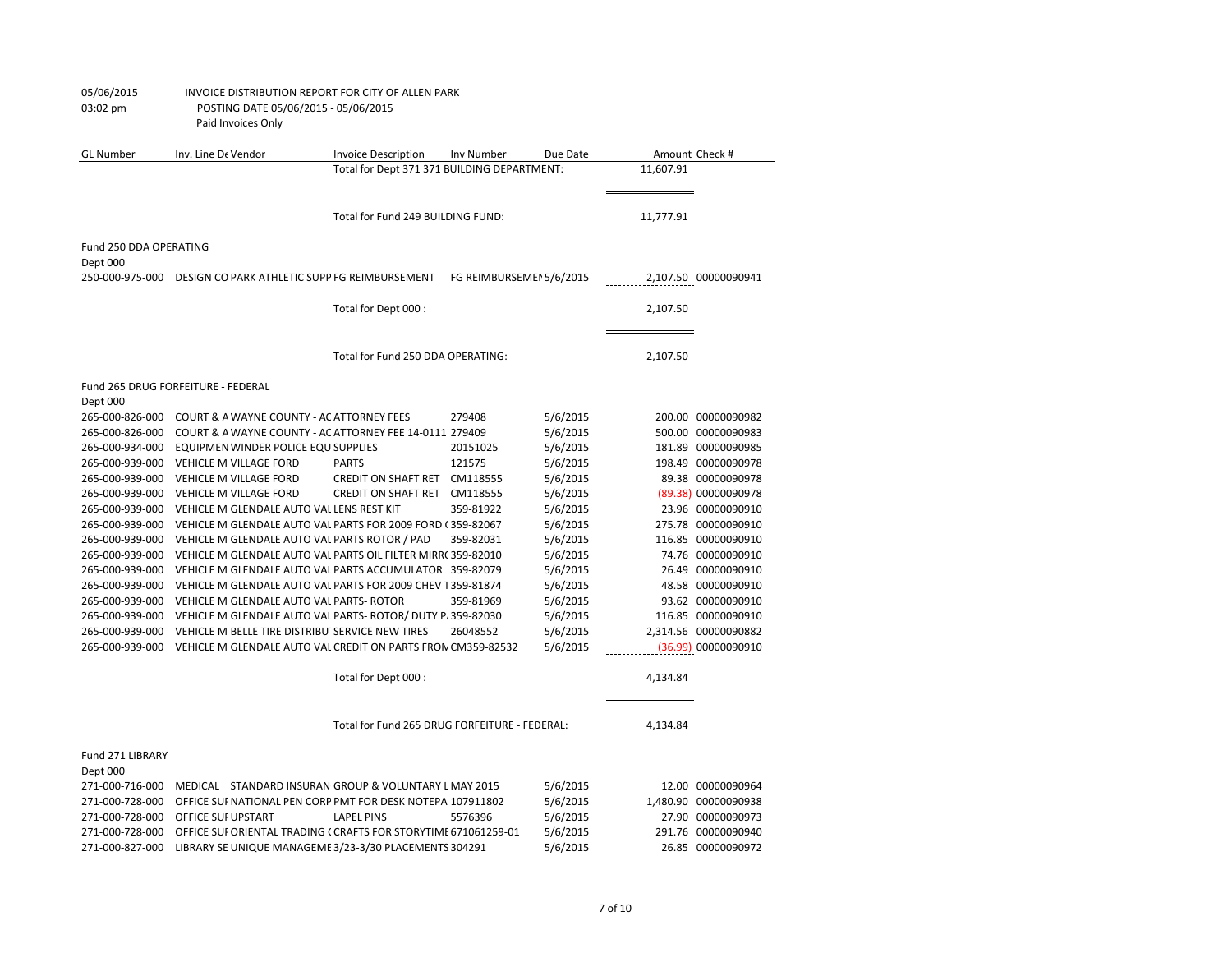| <b>GL Number</b>             | Inv. Line De Vendor                                                       | <b>Invoice Description</b>        | Inv Number  | Due Date |          | Amount Check #        |
|------------------------------|---------------------------------------------------------------------------|-----------------------------------|-------------|----------|----------|-----------------------|
| 271-000-828-000              | <b>MATERIALS BAKER &amp; TAYLOR</b>                                       | <b>PMT FOR MATERIALS</b>          | 2030548147  | 5/6/2015 |          | 92.13 00000090878     |
| 271-000-828-000              | <b>MATERIALS BAKER &amp; TAYLOR</b>                                       | <b>PMT FOR MATERIALS</b>          | 2030530483  | 5/6/2015 |          | 38.12 00000090878     |
| 271-000-828-000              | MATERIALS BESTSELLERS AUDIO, AUDIOBOOKS                                   |                                   | 4861        | 5/6/2015 |          | 465.00 00000090883    |
| 271-000-828-000              | MATERIALS BLACKSTONE AUDIO, AUDIOBOOKS                                    |                                   | 759046      | 5/6/2015 |          | 35.94 00000090884     |
| 271-000-828-000              | MATERIALS HANNIBAL JENNY                                                  | PMT FOR LIBRARY KITS 65228        |             | 5/6/2015 |          | 278.12 00000090923    |
| 271-000-828-000              | MATERIALS QUALITY BOOKS INC SUPPLIES BOOKS                                |                                   | 185094      | 5/6/2015 |          | 50.10 00000090952     |
| 271-000-920-000              | UTILITIES- I DTE ENERGY                                                   | SERVICE 3/25-4/24/15 194036500214 |             | 5/6/2015 |          | 1,008.51 00000090901  |
| 271-000-920-000              | UTILITIES- I DTE ENERGY                                                   | SERVICE 3/25-4/24/15 457346800172 |             | 5/6/2015 |          | 506.25 00000090903    |
| 271-000-943-000              | EQUIPMENTOSHIBA FINANCIAL: MAY 2015 COPIER COST 276977923                 |                                   |             | 5/6/2015 |          | 125.69 00000090969    |
| 271-000-943-000              | EQUIPMEN TOSHIBA FINANCIAL : MAY 2015 COPIER COST 276977923               |                                   |             | 5/6/2015 |          | 99.94 00000090969     |
|                              |                                                                           |                                   |             |          |          |                       |
|                              |                                                                           | Total for Dept 000 :              |             |          | 4,539.21 |                       |
|                              |                                                                           |                                   |             |          |          |                       |
|                              |                                                                           |                                   |             |          |          |                       |
|                              |                                                                           | Total for Fund 271 LIBRARY:       |             |          | 4,539.21 |                       |
| Fund 592 WATER & SEWER       |                                                                           |                                   |             |          |          |                       |
| Dept 000                     |                                                                           |                                   |             |          |          |                       |
|                              | 592-000-461-000 WATER SALESTATE OF MARTHA REFUND ON OVERPMT (WATER REFUND |                                   |             | 5/6/2015 |          | 36.61 00000090905     |
|                              |                                                                           |                                   |             |          |          |                       |
|                              |                                                                           | Total for Dept 000:               |             |          | 36.61    |                       |
| Dept 601 601 WATER AND SEWER |                                                                           |                                   |             |          |          |                       |
| 592-601-605-000              | SEWAGE DI DETROIT WATER & SI SEWAGE MONTH OF M/ MAR SEWAGE                |                                   |             | 5/6/2015 |          | 53,900.00 00000090896 |
| 592-601-667-001              | VEHICLE M GLENDALE AUTO VAL CREDIT MEMO ON SOCI CM359-78800               |                                   |             | 5/6/2015 |          | (55.39) 00000090910   |
| 592-601-667-001              | VEHICLE M GLENDALE AUTO VAL PARTS FOR 2004 FORD F359-81937                |                                   |             | 5/6/2015 |          | 214.87 00000090910    |
| 592-601-667-001              | VEHICLE M GLENDALE AUTO VAL PARTS FOR 2004 FORD I 359-81811               |                                   |             | 5/6/2015 |          | 342.89 00000090910    |
| 592-601-667-001              | VEHICLE M GLENDALE AUTO VAL CREDIT RET MOD KIT                            |                                   | CM359-81946 | 5/6/2015 |          | (98.99) 00000090910   |
| 592-601-667-001              | VEHICLE M GLENDALE AUTO VAL CREDIT RET BRAKE HOSI CM359-81947             |                                   |             | 5/6/2015 |          | (13.89) 00000090910   |
| 592-601-667-001              | VEHICLE M GLENDALE AUTO VAL CREDIT PARTS ROTOR CR359-81971                |                                   |             | 5/6/2015 |          | (48.93) 00000090910   |
| 592-601-667-001              | VEHICLE M GLENDALE AUTO VAL PARTS FOR 2004 FORD 1359-82005                |                                   |             | 5/6/2015 |          | 98.99 00000090910     |
| 592-601-667-001              | VEHICLE M. GLENDALE AUTO VAL CREDIT PARTS FROM IN' CM359-82081            |                                   |             | 5/6/2015 |          | (167.86) 00000090910  |
| 592-601-667-001              | VEHICLE M. PETE'S AUTO GLASS { SEAT RECOVER AND REF 11522                 |                                   |             | 5/6/2015 |          | 300.00 00000090944    |
| 592-601-671-001              | SEWER MA DOHENY, JACK SUPPI REPAIR TRACTOR/CAME Y10106                    |                                   |             | 5/6/2015 |          | 779.03 00000090898    |
| 592-601-673-001              | MAIN MAII POLLARDWATER.CON SUPPLIES WATER DEPT 0011112                    |                                   |             | 5/6/2015 |          | 531.03 00000090949    |
|                              |                                                                           |                                   |             | 5/6/2015 |          | 869.00 00000090970    |
| 592-601-673-001              | MAIN MAII TRAFFIC SAFETY WAF ORANGE TRAFFIC CONE 30212A                   |                                   |             |          |          |                       |
| 592-601-673-001              | MAIN MAII MICHIGAN BUSINESS SERVICE 2/1-3/31/15                           |                                   | 357895      | 5/6/2015 |          | 14.90 00000090934     |
| 592-601-673-001              | MAIN MAII EJ USA, INC                                                     | <b>SUPPLIES</b>                   | 3816818     | 5/6/2015 |          | 1,214.64 00000090904  |
| 592-601-673-001              | MAIN MAII EJ USA, INC                                                     | <b>SUPPLIES</b>                   | 3818551     | 5/6/2015 |          | 231.36 00000090904    |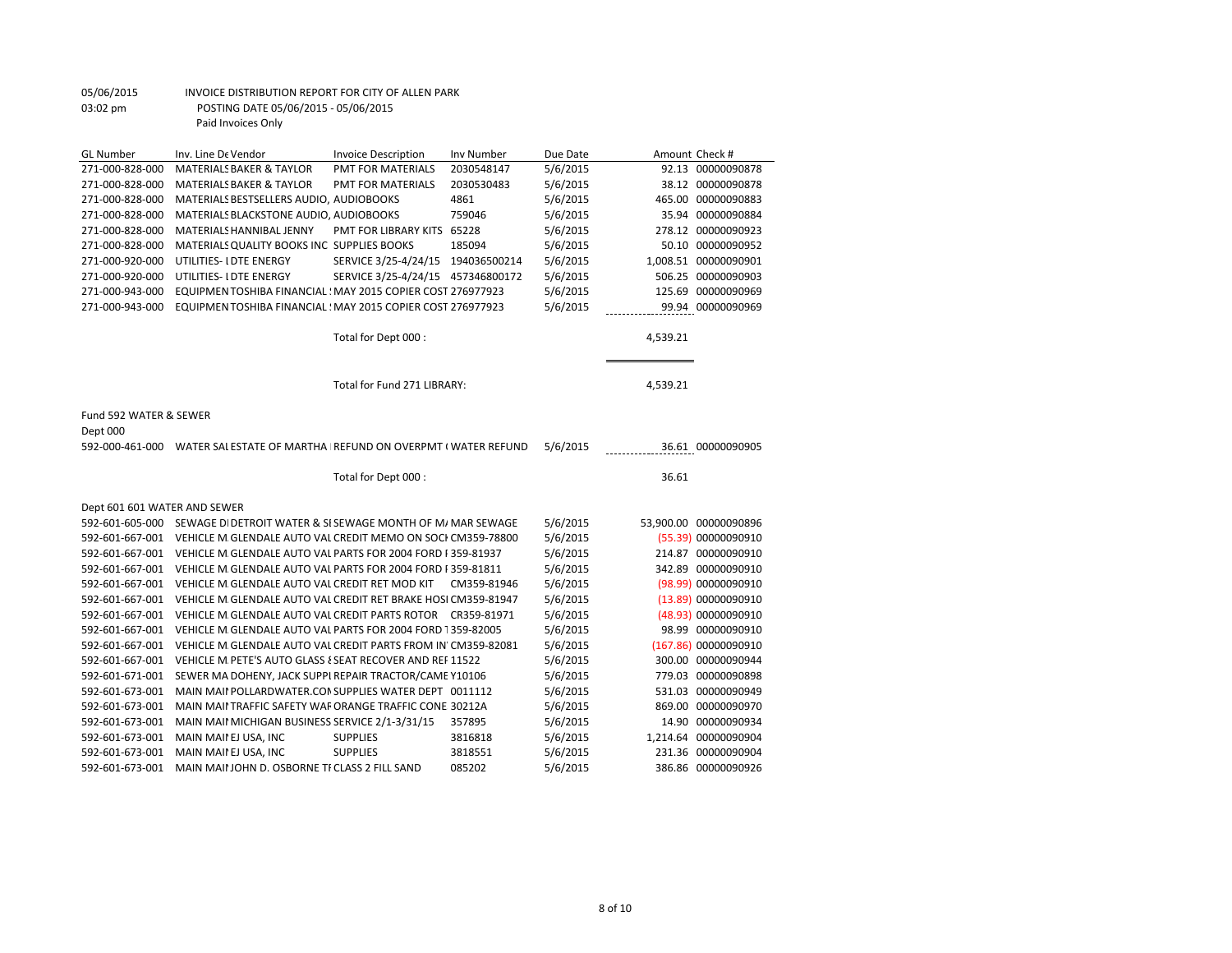| <b>GL Number</b>   | Inv. Line De Vendor                                             | <b>Invoice Description</b>              | Inv Number      | Due Date |            | Amount Check #        |
|--------------------|-----------------------------------------------------------------|-----------------------------------------|-----------------|----------|------------|-----------------------|
| 592-601-673-001    | MAIN MAII MUNICIPAL SUPPLY (SUPPLIES                            |                                         | <b>INV68817</b> | 5/6/2015 |            | 385.32 00000090937    |
| 592-601-673-001    | MAIN MAII SAM'S CLUB DIRECT SUPPLIES DATES OF 3/1:0402819749089 |                                         |                 | 5/6/2015 |            | 199.36 00000090959    |
| 592-601-677-001    | HYDRANT I EJ USA, INC                                           | <b>SUPPLIES</b>                         | 3816856         | 5/6/2015 |            | 792.56 00000090904    |
| 592-601-677-001    | HYDRANT I EJ USA, INC                                           | <b>SERVICES</b>                         | 3820692         | 5/6/2015 |            | 965.16 00000090904    |
| 592-601-678-002    | STORM/CB DIX BLOCK & SUPPLY SUPPLIES                            |                                         | 63574           | 5/6/2015 |            | 203.75 00000090897    |
| 592-601-678-002    | STORM/CB BUCCILLI GROUP, LLC 2015 MISC CONCRETE II 1091         |                                         |                 | 5/6/2015 |            | 972.00 00000090886    |
| 592-601-678-003    | PAVEMENT BUCCILLI GROUP, LLC 2015 MISC CONCRETE   1066          |                                         |                 | 5/6/2015 |            | 2,970.00 00000090886  |
| 592-601-678-003    | PAVEMENT BUCCILLI GROUP, LLC 2015 MISC CONCRETE II 1067         |                                         |                 | 5/6/2015 |            | 2,160.00 00000090886  |
| 592-601-678-003    | PAVEMENT BUCCILLI GROUP, LLC 2015 MISC CONCRETE II 1079         |                                         |                 | 5/6/2015 |            | 4,482.00 00000090886  |
| 592-601-678-003    | PAVEMENT BUCCILLI GROUP, LLC 2015 MISC CONCRETE II 1089         |                                         |                 | 5/6/2015 |            | 1,674.00 00000090886  |
| 592-601-716-000    | MEDICAL- \ STANDARD INSURAN GROUP & VOLUNTARY L MAY 2015        |                                         |                 | 5/6/2015 |            | 54.00 00000090964     |
| 592-601-717-000    | RETIREE HE STANDARD INSURAN GROUP & VOLUNTARY L MAY 2015        |                                         |                 | 5/6/2015 |            | 258.10 00000090964    |
| 592-601-722-100    | RETIREMEN PNC INSTITUTIONAL   MARCH 2015 PENSION (MARCH 2015    |                                         |                 | 5/6/2015 |            | 12,795.69 00000090947 |
| 592-601-722-100    | RETIREMEN PNC INSTITUTIONAL APRIL 2015 PENSION CC APRIL 2015    |                                         |                 | 5/6/2015 |            | 19,366.93 00000090948 |
| 592-601-751-000    | GASOLINE RKA PETROLEUM                                          | 87 REGU GASOLINE E10 0010022            |                 | 5/6/2015 |            | 12,309.39 00000090955 |
| 592-601-921-000    | OFFICE SUF GLOBAL OFFICE SOLL SUPPLIES FOR WATER                |                                         | PINV078098      | 5/6/2015 |            | 147.32 00000090914    |
| 592-601-921-000    | OFFICE SUF GLOBAL OFFICE SOLL SUPPLIES FOR WATER                |                                         | PINV078102      | 5/6/2015 |            | 31.09 00000090914     |
| 592-601-921-000    | OFFICE SUF GLOBAL OFFICE SOLL SUPPLIES FOR WATER D PINV078282   |                                         |                 | 5/6/2015 |            | 11.20 00000090914     |
| 592-601-921-000    | OFFICE SUF GLOBAL OFFICE SOLL SUPPLIES FOR WATER D PINV078910   |                                         |                 | 5/6/2015 |            | 24.88 00000090914     |
| 592-601-923-000    | PROFESSIO SOUTHERN MICHIGA SERVICES ON COMPUTE 1952             |                                         |                 | 5/6/2015 |            | 160.00 00000090962    |
| 592-601-923-000    | PROFESSIO SOUTHERN MICHIGA SERVICES FOR WATER A 1944            |                                         |                 | 5/6/2015 |            | 1,000.00 00000090962  |
| 592-601-940-500    | FAIRLANE/I SECURITY CENTRAL P BURG FIRE HOLDUP CEL 1872282      |                                         |                 | 5/6/2015 |            | 37.95 00000090960     |
| 592-601-960-000    | TRAINING { MICHIGAN RUAL WA WATER REVIEW S3 AND T15-0118        |                                         |                 | 5/6/2015 |            | 295.00 00000090936    |
| 592-601-962-000    | MISC-<br><b>AT &amp; T</b>                                      | SERVICE 4/19-5/18/15 313425037204       |                 | 5/6/2015 |            | 147.36 00000090877    |
| 592-601-985-000    | CAPITAL OI BUCCILLI GROUP, LLC ECORSE WATER PROJ LC 1081        |                                         |                 | 5/6/2015 |            | 270.00 00000090886    |
| 592-601-985-000    | CAPITAL OI BUCCILLI GROUP, LLC ECORSE WATER PROJ IN 1087        |                                         |                 | 5/6/2015 |            | 108.00 00000090886    |
| 592-601-986-000    | CAPITAL OI WADE-TRIM/ASSOCI, PROF SERV 11/2/14-11/2002380       |                                         |                 | 5/6/2015 |            | 5,589.10 00000090979  |
| 592-601-986-000    | CAPITAL OI WADE-TRIM/ASSOCI/ PROF SERV 2/1-2/28/15 2002926      |                                         |                 | 5/6/2015 |            | 1,223.00 00000090979  |
|                    |                                                                 | Total for Dept 601 601 WATER AND SEWER: |                 |          | 127,131.67 |                       |
|                    |                                                                 |                                         |                 |          |            |                       |
| Dept 603 603 BASIN |                                                                 |                                         |                 |          |            |                       |
| 592-603-716-000    | EMPLOYEE STANDARD INSURAN GROUP & VOLUNTARY L MAY 2015          |                                         |                 | 5/6/2015 |            | 12.00 00000090964     |
| 592-603-722-100    | RETIREMEN PNC INSTITUTIONAL   MARCH 2015 PENSION (MARCH 2015    |                                         |                 | 5/6/2015 |            | 8,184.69 00000090947  |
| 592-603-722-100    | RETIREMEN PNC INSTITUTIONAL APRIL 2015 PENSION COAPRIL 2015     |                                         |                 | 5/6/2015 |            | 12,170.89 00000090948 |
| 592-603-853-000    | <b>TELEPHONIAT &amp; T</b>                                      | SERVICES 4/16-5/15/15 313583086604      |                 | 5/6/2015 |            | 158.50 00000090877    |
| 592-603-853-000    | <b>TELEPHONIAT &amp; T</b>                                      | SERVICE 4/22-5/21/15 313441172504       |                 | 5/6/2015 |            | 22.35 00000090877     |
| 592-603-920-000    | UTILITIES- { DTE ENERGY                                         | SERVICE 3/13-4/13/15 273546100010       |                 | 5/6/2015 |            | 46.68 00000090901     |
| 592-603-930-000    | SEWER MA WADE-TRIM/ASSOCI/ PROF SERV 11/2/14-11/2002378         |                                         |                 | 5/6/2015 |            | 300.00 00000090979    |
| 592-603-930-000    | SEWER MA WADE-TRIM/ASSOCI/ PROF SERV 11/2/14-11/2002379         |                                         |                 | 5/6/2015 |            | 492.00 00000090979    |
| 592-603-930-000    | SEWER MA WADE-TRIM/ASSOCI, PROF SERV 2/1-2/28/15 2002925        |                                         |                 | 5/6/2015 |            | 35,110.50 00000090979 |
|                    |                                                                 | Total for Dept 603 603 BASIN:           |                 |          | 56,497.61  |                       |
|                    |                                                                 |                                         |                 |          |            |                       |
|                    |                                                                 | Total for Fund 592 WATER & SEWER:       |                 |          | 183,665.89 |                       |